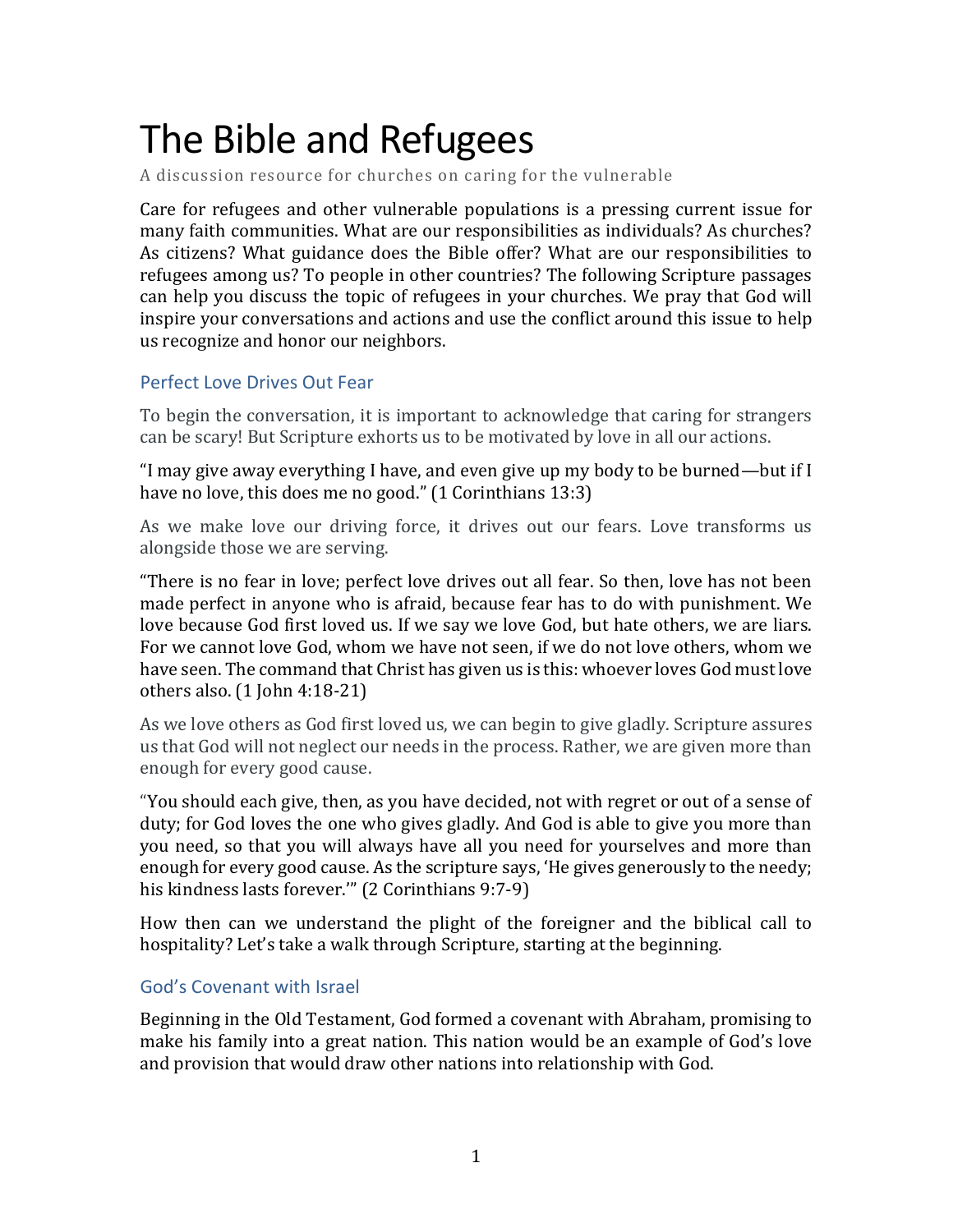"I will give you many descendants, and they will become a great nation. I will bless you and make your name famous, so that you will be a blessing. I will bless those who bless you, but I will curse those who curse you. And through you I will bless all the nations." (Genesis 12:2-3)

#### Israel the Foreigner

A few generations after Abraham's family settled in the Promised Land, they were displaced due to a great famine. They went to Egypt where they lived as foreigners and were eventually enslaved.

"In the course of time Joseph, his brothers, and all the rest of that generation died, but their descendants, the Israelites, had many children and became so numerous and strong that Egypt was filled with them." (Exodus 1:6-7)

"The Egyptians came to fear the Israelites and made their lives miserable by forcing them into cruel slavery. They made them work on their building projects and in their fields, and they had no pity on them." (Exodus 1:12b-14)

God raised up Moses to lead the Israelites back to the land promised to them—into freedom. Yet they continued to be displaced for forty years, wandering in the desert.

"The LORD became angry with the people and made them wander in the wilderness forty years until that whole generation that had displeased him was dead." (Numbers 32:13)

## Care for the Foreigner

God gave them a series of detailed commands instructing them on how to live faithfully as God's people. This included caring for the foreigners and vulnerable among them, a command tied directly back to their own experience as foreigners in Egypt.

"The LORD your God is supreme over all gods and over all powers. He is great and mighty, and he is to be obeyed. He does not show partiality, and he does not accept bribes. He makes sure that orphans and widows are treated fairly; he loves the foreigners who live with our people, and gives them food and clothes. So then, show love for those foreigners, because you were once foreigners in Egypt." (Deuteronomy 10:17-19)

This command had very practical implications. The Israelites were to give them clothes and share their food to provide for the poor and foreigners.

"When you harvest your fields, do not cut the grain at the edges of the fields, and do not go back to cut the heads of grain that were left. Do not go back through your vineyard to gather the grapes that were missed or to pick up the grapes that have fallen; leave them for poor people and foreigners. I am the LORD your God" (Leviticus 19:9-10).

The Israelites were to treat the foreigners in their land as they treated other Israelites, loving them as themselves.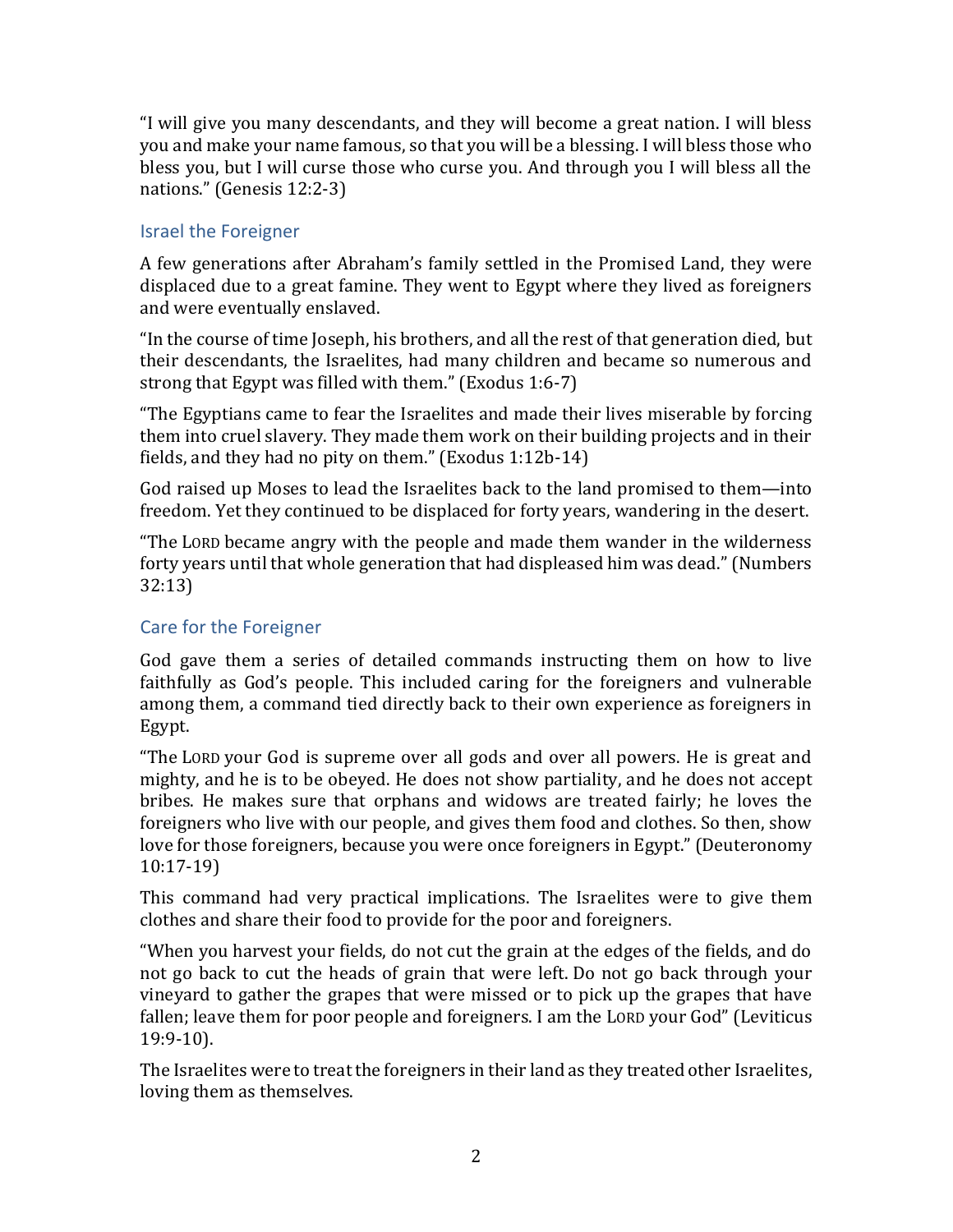"Do not mistreat foreigners who are living in your land. Treat them as you would an Israelite, and love them as you love yourselves. Remember that you were once foreigners in the land of Egypt. I am the LORD your God." (Leviticus 19:33-34)

And every third year they were to give the entire tithe, taken from their own resources, to the Levites, foreigners, and vulnerable so everyone had enough to eat.

"Every third year give the tithe—a tenth of your crops—to the Levites, the foreigners, the orphans, and the widows, so that in every community they will have all they need to eat. When you have done this, say to the LORD, 'None of the sacred tithe is left in my house; I have given it to the Levites, the foreigners, the orphans, and the widows, as you commanded me to do. I have not disobeyed or forgotten any of your commands concerning the tithe.'" (Deuteronomy 26:12-13)

# God's Call to Justice

But Israel's leaders were not always faithful to God's commands. Once in the promised land, they often oppressed the weak and vulnerable. They did not show hospitality to outsiders. God took this seriously. God raised up prophets to defend the vulnerable and implement God's justice.

God declared judgment on those who took advantage of the vulnerable and foreigners.

"The LORD Almighty says, 'I will appear among you to judge, and I will testify at once against those who practice magic, against adulterers, against those who give false testimony, those who cheat employees out of their wages, and those who take advantage of widows, orphans, and foreigners—against all who do not respect me.'" (Malachi 3:9-12)

God said Israel was stealing by not contributing to the tithe. But if they gave their resources obediently, for the benefit of others, God would provide for them abundantly.

"A curse is on all of you because the whole nation is cheating me. Bring the full amount of your tithes to the Temple, so that there will be plenty of food there. Put me to the test and you will see that I will open the windows of heaven and pour out on you in abundance all kinds of good things. I will not let insects destroy your crops, and your grapevines will be loaded with grapes. Then the people of all nations will call you happy, because your land will be a good place to live." (Malachi 3:9-12)

If Israel did not follow God's call to repentance, continuing to mistreat and oppress the foreigners among them, their enemies would overtake them.

"I, the LORD, command you to do what is just and right. Protect the person who is being cheated from the one who is cheating him. Do not mistreat or oppress aliens, orphans, or widows; and do not kill innocent people in this holy place. If you really do as I have commanded, then David's descendants will continue to be kings. And they, together with their officials and their people, will continue to pass through the gates of this palace in chariots and on horses. But if you do not obey my commands, then I swear to you that this palace will fall into ruins. I, the LORD, have spoken." (Jeremiah 22:3-5)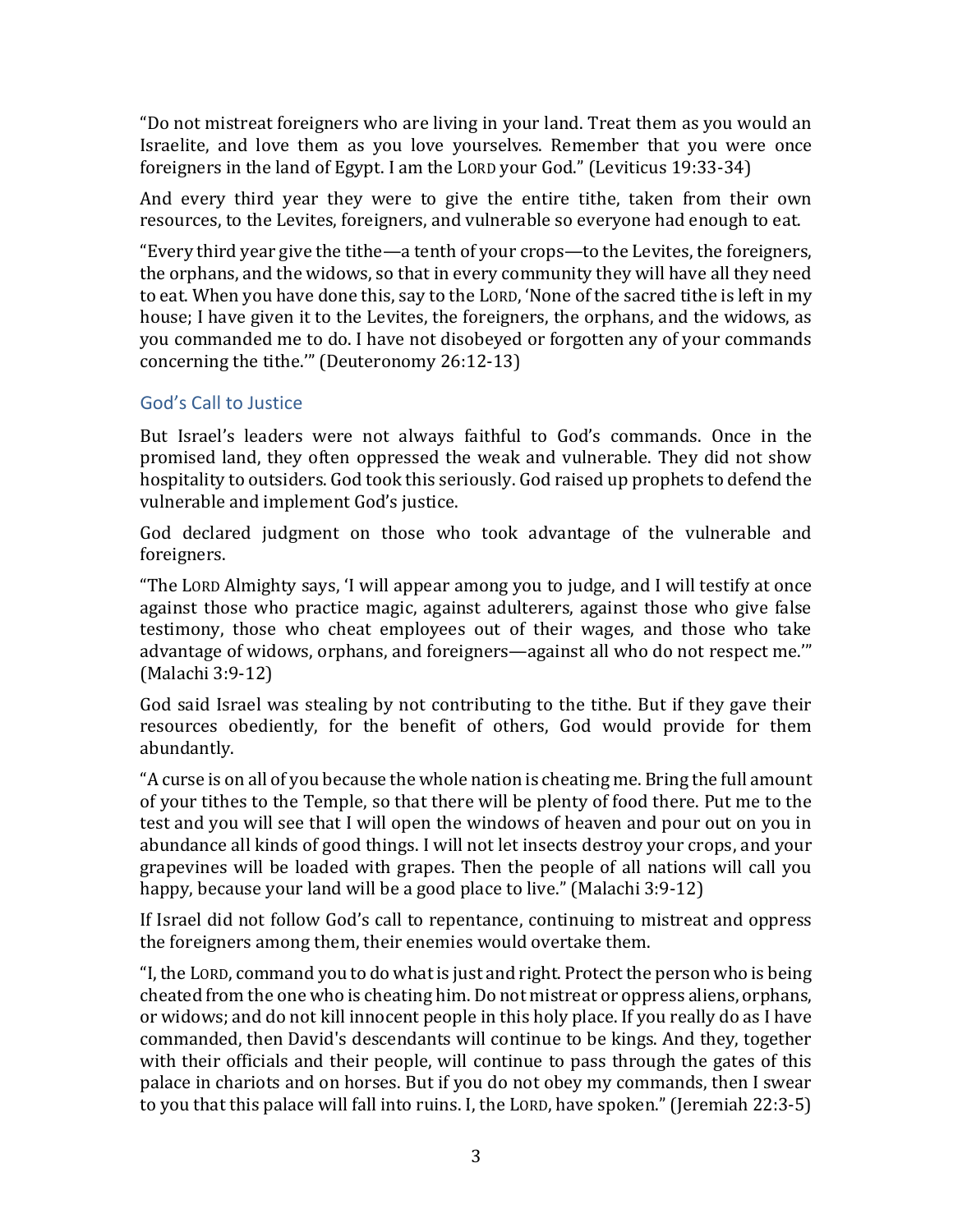The people did not repent. So Israel was overtaken, their leaders taken into exile. Those in Jerusalem lived under foreign occupation, which was often violent and corrupt. Israel was geographically scattered and displaced and those left behind were oppressed in their own land.

"The LORD gave this message to Zechariah: 'Long ago I gave these commands to my people: 'You must see that justice is done, and must show kindness and mercy to one another. Do not oppress widows, orphans, foreigners who live among you, or anyone else in need. And do not plan ways of harming one another.' But my people stubbornly refused to listen. They closed their minds and made their hearts as hard as rock. Because they would not listen to the teaching which I sent through the prophets who lived long ago, I became very angry. Because they did not listen when I spoke, I did not answer when they prayed. Like a storm I swept them away to live in foreign countries. This good land was left a desolate place, with no one living in it." (Zechariah 7:8-14)

## Jesus the Refugee

Jesus was born centuries later, but rather than coming as a powerful political figure, he was born to an ordinary Jewish family. His story begins with Mary and Joseph fleeing persecution and finding refuge in Egypt just like his ancestors before him.

"After they had left, an angel of the Lord appeared in a dream to Joseph and said, 'Herod will be looking for the child in order to kill him. So get up, take the child and his mother and escape to Egypt, and stay there until I tell you to leave.' Joseph got up, took the child and his mother, and left during the night for Egypt, where he stayed until Herod died. This was done to make come true what the Lord had said through the prophet, 'I called my Son out of Egypt.'" (Matthew 2:13-15)

# The Greatest Command

Jesus spent his adult ministry traveling from region to region—eating with, teaching, healing, and spending time with the outcasts and vulnerable. When asked what the most important commandment was, Jesus said to love God with all your heart and love your neighbor as yourself.

There were many ethnic and religious divisions during Jesus's time. One of the major divisions was between Jews and Samaritans. But Jesus said even Jews and Samaritans were neighbors, and taught them to show one another kindness.

" Jesus answered, 'There was once a man who was going down from Jerusalem to Jericho when robbers attacked him, stripped him, and beat him up, leaving him half dead. It so happened that a priest was going down that road; but when he saw the man, he walked on by on the other side. In the same way a Levite also came there, went over and looked at the man, and then walked on by on the other side. But a Samaritan who was traveling that way came upon the man, and when he saw him, his heart was filled with pity. He went over to him, poured oil and wine on his wounds and bandaged them; then he put the man on his own animal and took him to an inn, where he took care of him. The next day he took out two silver coins and gave them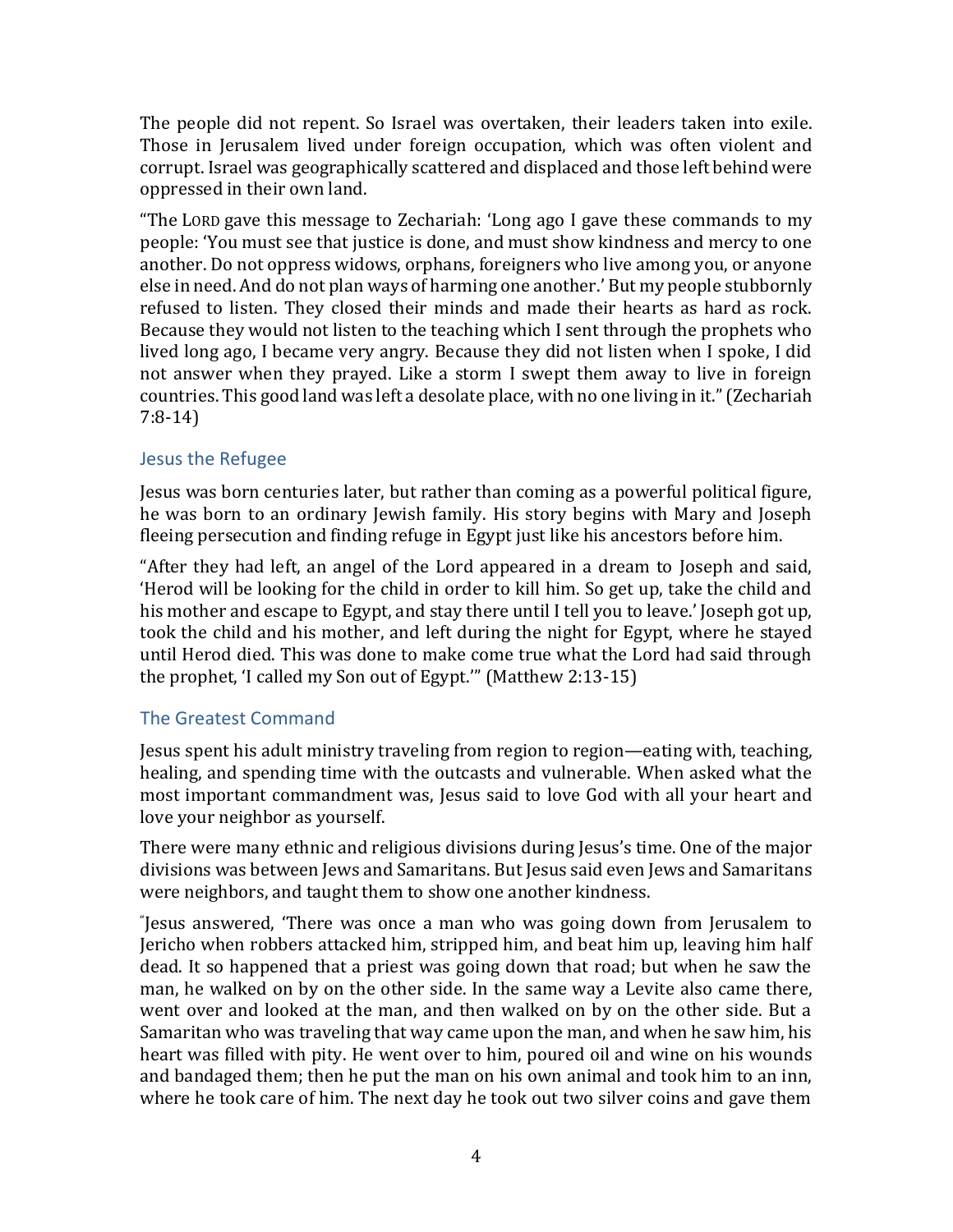to the innkeeper. 'Take care of him,' he told the innkeeper, 'and when I come back this way, I will pay you whatever else you spend on him.'" And Jesus concluded, "In your opinion, which one of these three acted like a neighbor toward the man attacked by the robbers?" The teacher of the Law answered, "The one who was kind to him." Jesus replied, "You go, then, and do the same." (Luke 10:29-37)

In one of Jesus's parables, he says caring for others is a way that we serve him. When we receive the stranger, and provide for their needs, we are doing this for Jesus as well.

"Then the King will say to the people on his right, 'Come, you that are blessed by my Father! Come and possess the kingdom which has been prepared for you ever since the creation of the world. I was hungry and you fed me, thirsty and you gave me a drink; I was a stranger and you received me in your homes, naked and you clothed me; I was sick and you took care of me, in prison and you visited me.' The righteous will then answer him, 'When, Lord, did we ever see you hungry and feed you, or thirsty and give you a drink? When did we ever see you a stranger and welcome you in our homes, or naked and clothe you? When did we ever see you sick or in prison, and visit you?' The King will reply, 'I tell you, whenever you did this for one of the least important of these followers of mine, you did it for me!' (Matthew 25:31-40)

# Our Call as the Church

The epistles continue to apply Jesus's command to love God and neighbor to the early church. Paul teaches us to live in peace with everyone, even our enemies.

"If someone has done you wrong, do not repay him with a wrong. Try to do what everyone considers to be good. Do everything possible on your part to live in peace with everybody. Never take revenge, my friends, but instead let God's anger do it. For the scripture says, 'I will take revenge, I will pay back, says the Lord.' Instead, as the scripture says: 'If your enemies are hungry, feed them; if they are thirsty, give them a drink; for by doing this you will make them burn with shame.' Do not let evil defeat you; instead, conquer evil with good." (Romans 12:18-21)

James teaches against treating people based on their outward appearance.

"You will be doing the right thing if you obey the law of the Kingdom, which is found in the scripture, 'Love your neighbor as you love yourself.' But if you treat people according to their outward appearance, you are guilty of sin, and the Law condemns you as a lawbreaker. Whoever breaks one commandment is guilty of breaking them all." (James 2:8-10)

We are all God's children through Jesus. There are no longer divisions based on where we are from or what religion or situation we are born into.

"It is through faith that all of you are God's children in union with Christ Jesus. You were baptized into union with Christ, and now you are clothed, so to speak, with the life of Christ himself. So there is no difference between Jews and Gentiles, between slaves and free people, between men and women; you are all one in union with Christ